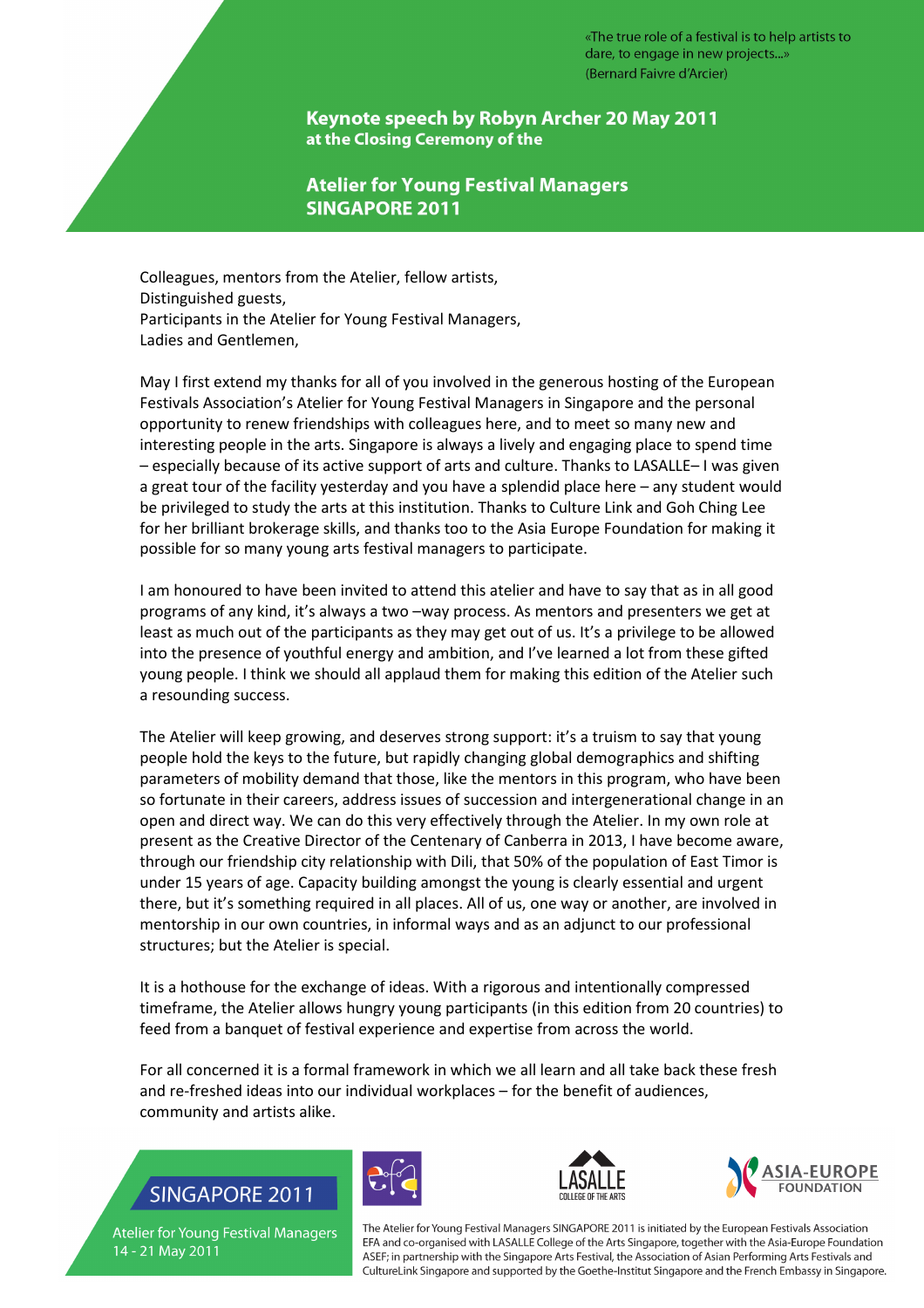Keynote speech by Robyn Archer 20 May 2011 at the Closing Ceremony of the

### **Atelier for Young Festival Managers SINGAPORE 2011**

Initial feedback from some of the participants is overwhelmingly positive. While an artist can train in all manner of formal situations, such here in LASALLE, where 'masters' of the craft can teach and assist skills acquisition in all genres from dance to film, music to design etc, there are fewer opportunities for 'training' in festival direction. I think most of us in the older guard made it up as we went along, and as we learn about the experience of the young participants here, there are certain parallels as they venture into new territories, trying to implement new ideas, but often without specific guidance. Here, they have told me, they are overwhelmed by an appreciation of being able to work so closely with so many experienced festival directors, to ask their questions and to hear the wide variety of stories we are able to offer about festival-making, our approaches, our successes, challenges and failures.

And it would be well nigh impossible to teach 'festival direction' in this way in any one fixed institution. In this group of Atelier mentors and presenters there are more than two hundred years of festival experience – you don't ever get that in one place or at one time.EFA initiated the Atelier because there is a real need for education and exchange explicitly concerning the programming of festivals. There are many programs that deal with and teach arts organisation and management, but just not enough concerning the content and conceptualization of festivals. Well now there is one – and it is powerful and effective.

In addition, participants have said that one of the other great and lasting benefits of the Atelier is simply the unique chance to meet their peers from so many different countries, cultural, social and political backgrounds. The opportunity to speak at length with each other has been invaluable – and they have already begun to establish their own ongoing network. This creates a simple but remarkable context for the future health of global co-operation in arts and culture – and as I will go on to say - in so many wider aspects of society as the natural outcomes of artistic production.

So thanks to everyone who has made it possible, and will continue to do so. The Atelier now, still in its infancy, has an impressive list of alumni and there is no doubt it is creating an invaluable legacy. We thank you all in advance for your support of this program into the future.

In the context of festival direction, and in the midst of Singapore's much-loved flagship event, I have been asked to address the topic of artists and audiences, in particular the statement "When you serve artists, you serve the audience". We need to unpack this statement.

There is at present, in many and varied cities, regions and countries, an intense focus on audiences, and in one form or another, this aspect of arts and culture has been in question for a long time. We now have to take into account not only those audiences who are likely to be interested in what artists in all genres produce, the arts audience, if you like, but also those potential audiences who may not yet have encountered the arts.

## **SINGAPORE 2011**







**Atelier for Young Festival Managers** 14 - 21 May 2011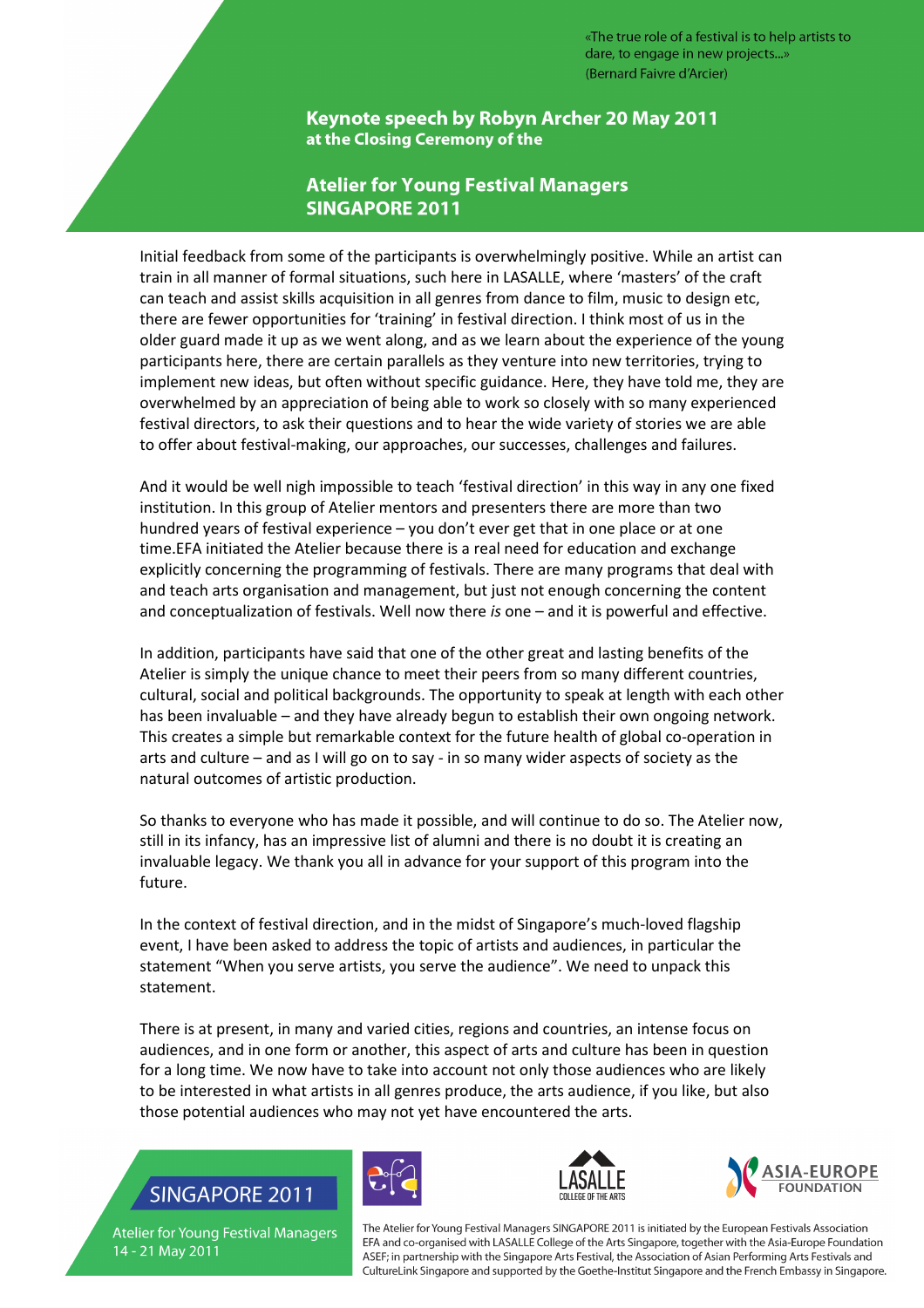Keynote speech by Robyn Archer 20 May 2011 at the Closing Ceremony of the

### **Atelier for Young Festival Managers SINGAPORE 2011**

The festival construct itself, applicable to all festivals, has been widely observed for many years now as a highly successful marketing tool. For more than half a century now, data has been gathered to show that people are more likely to attend a performance in a festival context than they are if that performance is a one-off: this especially applies to slightly edgier or riskier work. During festivals new audiences are created, and existing audiences get more adventurous.

But as useful as data-gathering can be in the financial and political context, and as necessary as it has become for most arts organisations to justify their existence, it can create problems for artists, as well as rewards.

During the last half of the twentieth century there were any number of approaches to government for justifying funding to the arts. It's a matter of perpetual grief to many of us in the arts, that the case is not self-evident. I will refer to the thorny matter of evaluating the arts a little later, but suffice to say here that I think we all understand that a civilised society's hallmark is in the way it regards and supports arts and culture as a core value to all citizens. I was recently at a football match in Adelaide and sat next to a fellow Ambassador of that club: he is Australia's (and one of the worlds) most celebrated cranio-facial surgeons. He is currently reading Joyce's Ulysees and will use that book as a centrepiece to an upcoming keynote to surgeons. He said that you can have all kinds of professions – surgeons, engineers, judges etc – and they will all have infinite expertise and wisdom around their own patch, but it is only the arts which create awareness across the whole spectrum. I was grateful to this scientist for his observation on my profession.

Unfortunately it is not a view shared at all times by all of those who have the power of the purse-string, and so over the years there has grown a perceived need at various critical times for successive waves of justification. One of the strongest has been jobs. The Arts create jobs. Well, it's true, when we think of what surrounds a theatre production – carpenters, lighting technicians, publicists, cleaners, caterers, ushers, ticket-sellers, launderers, printers, drivers, on and on, in addition to the core group of actors, director, designer, composer etc ; yes, there have been some great studies that show how many jobs the arts create.

But that data–collection has had a couple of consequences : on the one hand you have an industrialisation of the arts to the point where arts boards have members with only business skills and no understanding of the way the arts work, and arts companies are weighed down by the weight of paperwork, acquittals and statistics to justify their existence. On the other hand, it is often forgotten that without the first spark of creation… the author sitting alone with some concept popping into their brain... or the collective working through all kinds of material to arrive at what they will start working into a new production… it is often forgotten that without these, there is nothing around which all those subsequent jobs eventually develop. Without the art and the artist, nothing follows.

## **SINGAPORE 2011**







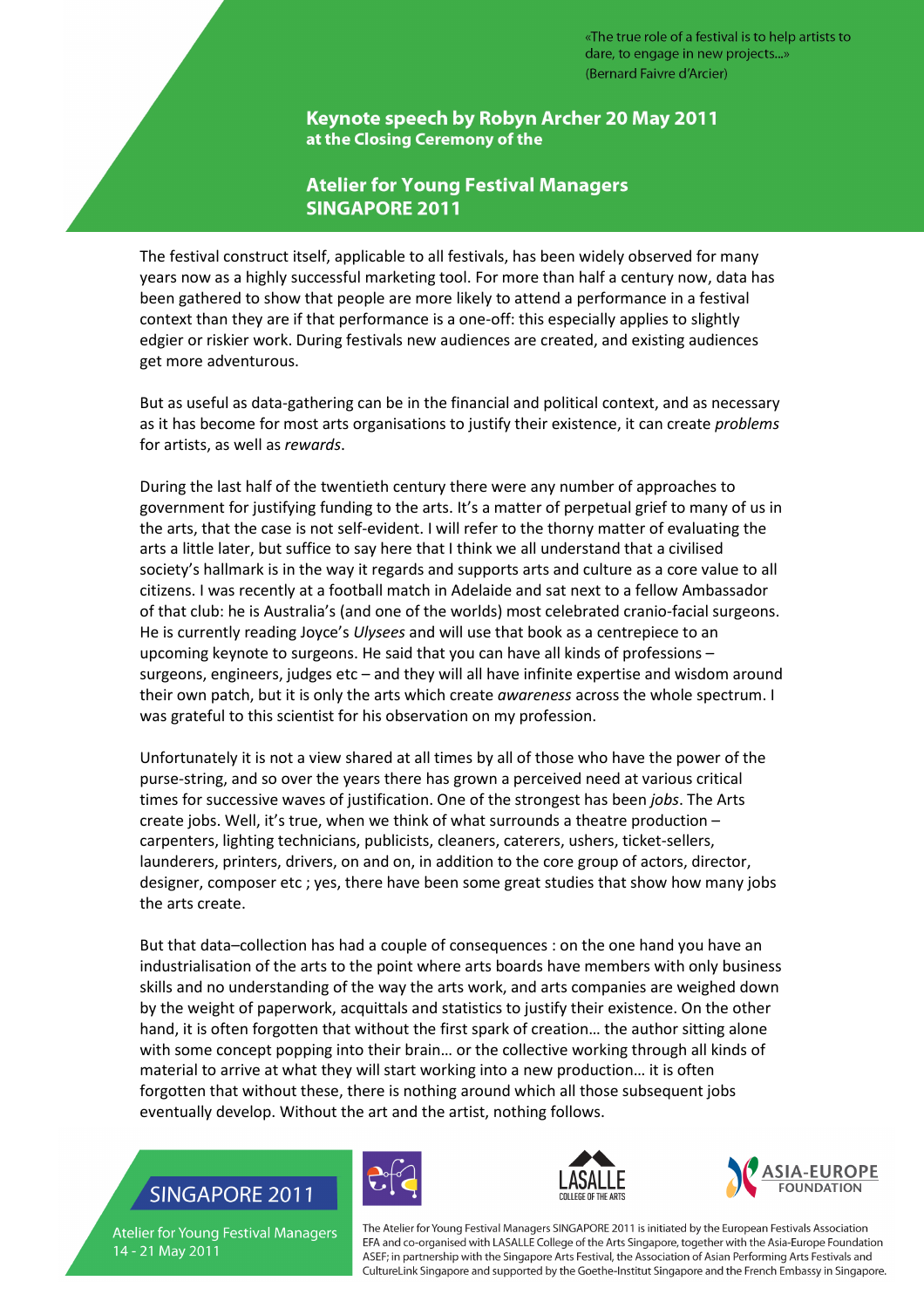Keynote speech by Robyn Archer 20 May 2011 at the Closing Ceremony of the

### **Atelier for Young Festival Managers SINGAPORE 2011**

In the current context of what we've been hearing during the week about various countries' needs to face ongoing financial crises, it's worth recalling the first phase of that crisis in the United States of America. When it was announced that President Obama would be constructing a national stimulus package, lobby groups went to work to battle for a portion of that package to go to the arts. This was in the face of hundreds of museums closing their doors, and companies folding – most often because in that country where government funding is not the principle source of income for the arts, their vital philanthropic lifeline had been cut off – and that same well-heeled audience was also not going out as much.

I was speaking at that time in New York to the annual conference of American Performing Arts Presenters and found that their powerful lobbying was invoking FDR and the New Deal. At the time of the 1929 New York Stock Exchange Crash and the Great Depression, which we must recall had dire consequences, then, as now, for the rest of the world, Franklin Delano Roosevelt constructed The New Deal, and part of that New Deal was the WPA – the Works Progress Administration which was the stimulus project of its time. It included the arts, often by putting artists on a payroll to document the times. Many authors, film-makers, writers and photographers joyfully signed up for a working wage and projects which they found stimulating and satisfying along with the feeling they were 'helping out' But it has to be said that many also protested the idea that they had to work on prescribed projects deemed useful, rather than deserving to be paid just to continue the intense trajectory of their own work.

The WPA was invoked by APAP and other lobbyists and if you google the WPA or New Deal and the Arts, you will see that this idea has gained traction in various forms and other countries. The lobbying proved successful, and although \$50 million was not a lot in the context of the billions of dollars in stimulus money – and probably quite out of proportion in terms of how many Americans are working or otherwise involved in the arts (remember every time you hear music, and you hear it many times a day from many unbidden sources, in each case there was a composer – we encounter the arts all the time) - nevertheless those in the arts took great heart that at least there was some recognition of the role of the arts in American life.

I talk about this now, because we are currently in another wave of justification – and its name is community. Many artists are happy to work in community and with social engagement. There is a new wave of young artists for whom pressing issues in a wide range of areas – environment, ecology, refugees, democracy itself – are integral to their work.

I was speaking recently to an accomplished artist and documentary film-maker and asked him "Why do you do all your projects out in tiny towns in the Australian bush?" He said "Rural and regional Australia's got all this 'latent cultural wealth'. We're not good at history and we should pay attention to the wealth of wisdom that's just lying fallow out there." So this artist is a miner, excavating regional Australia for the wealth of stories and knowledge

## **SINGAPORE 2011**







**Atelier for Young Festival Managers** 14 - 21 May 2011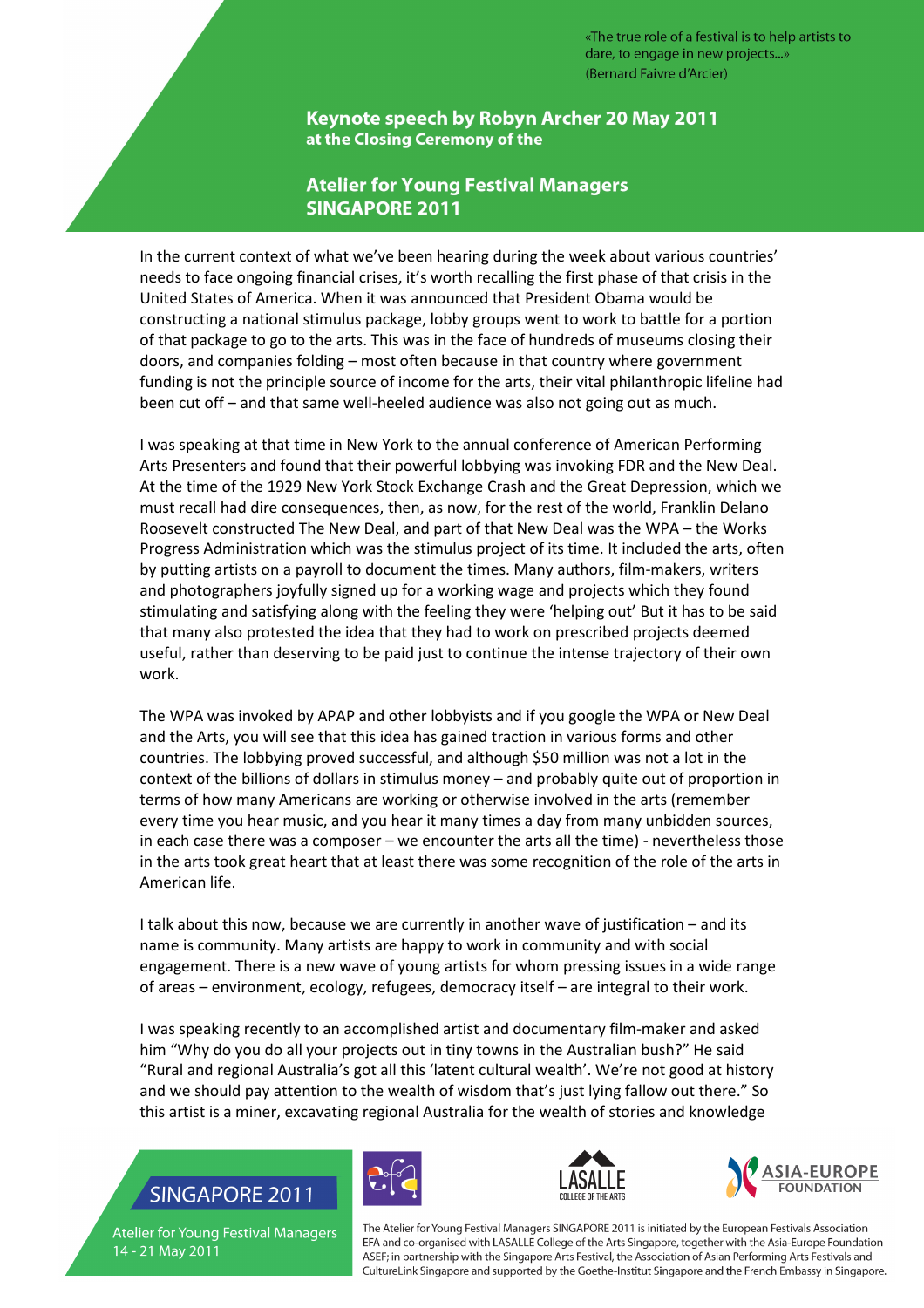Keynote speech by Robyn Archer 20 May 2011 at the Closing Ceremony of the

### **Atelier for Young Festival Managers SINGAPORE 2011**

that lies beneath the surface of remote communities – and will be lost to us if not for artists, like Malcolm Mackkinon, who are willing to find and preserve that wealth in creative ways. I have done a great deal of work of this kind in the past and I chaired the Australia Council's Community Cultural Development Board, but in the midst of this good work and its great benefits, are we yet again going to forget the moment of creation, and the support of those whose job is simply an exercise of the creative imagination, something out of nothing, and uninhibited by social necessity.

If anyone dares to say that artists must be socially engaged, let's never forget that artists are also human beings and citizens: they also pay taxes and eat and thus support the food and power industries. They too pay bills, and raise children for the future. Of necessity they are engaged. Must they also direct their work exclusively to works that are also of direct benefit to society? I maintain they bring that benefit whatever they do.

I am wholly supportive of, and I frequently commission artists who wish to work in a context of social engagement. Benson Puah threw out the challenge in a brief address to us on Wednesday night – do you only work for your passion, or do you work for society? It's a good question – because if your passion goes beyond individual creativity and you want a clear and measurable effect in the wider world – then there are smart ways to do this. There's an arts company in Australia called bigHart. They do beautiful excellent projects all over Australia, especially in remote areas, and especially with outsider cultures – GOLD was a study of farmers having to walk off the land and leave their properties because of drought and their usual practice is to train young people (most of whom who have had problems at home or on the streets) in a new technique (in this case interviewing) to record the stories. These projects have multiple good social outcomes. Namatjira is about the famous Australian Aboriginal painter who faced many severe challenges in his life: but the show is connected to a study of the local arts centre and the role of such centres as the largest employers of Aboriginal people in Australia. Profits from the show are being used to restore Namatjira's royalty payments to his family. Have a look at BigHart's website.

They do all this with virtually no arts funding. Their funding comes from social welfare, police etc because of their outstanding non-recidivist rate. One of their founding members, Scott Rankin, takes changes in government policy as a constantly shifting opportunity. He looks at their priorities and because the communities and range of artists and young people he works with is so vast, he can usually bend a project to these priorities and get it funded – in very large amounts I have to say. So this kind of 'start with the need' and be flexible enough to bend your art to that current need, works very well for some.

BigHart will have a role in the 5<sup>th</sup> World Summit on Arts and Culture. This is being held in Melbourne October 3-6 this year and is called Creative Intersections. It is all about those policies in all continents, which can better enable this kind of intersection between art and other sectors; health, disability, cultural diversity, science, regional rebuilding, city and

## **SINGAPORE 2011**







**Atelier for Young Festival Managers** 14 - 21 May 2011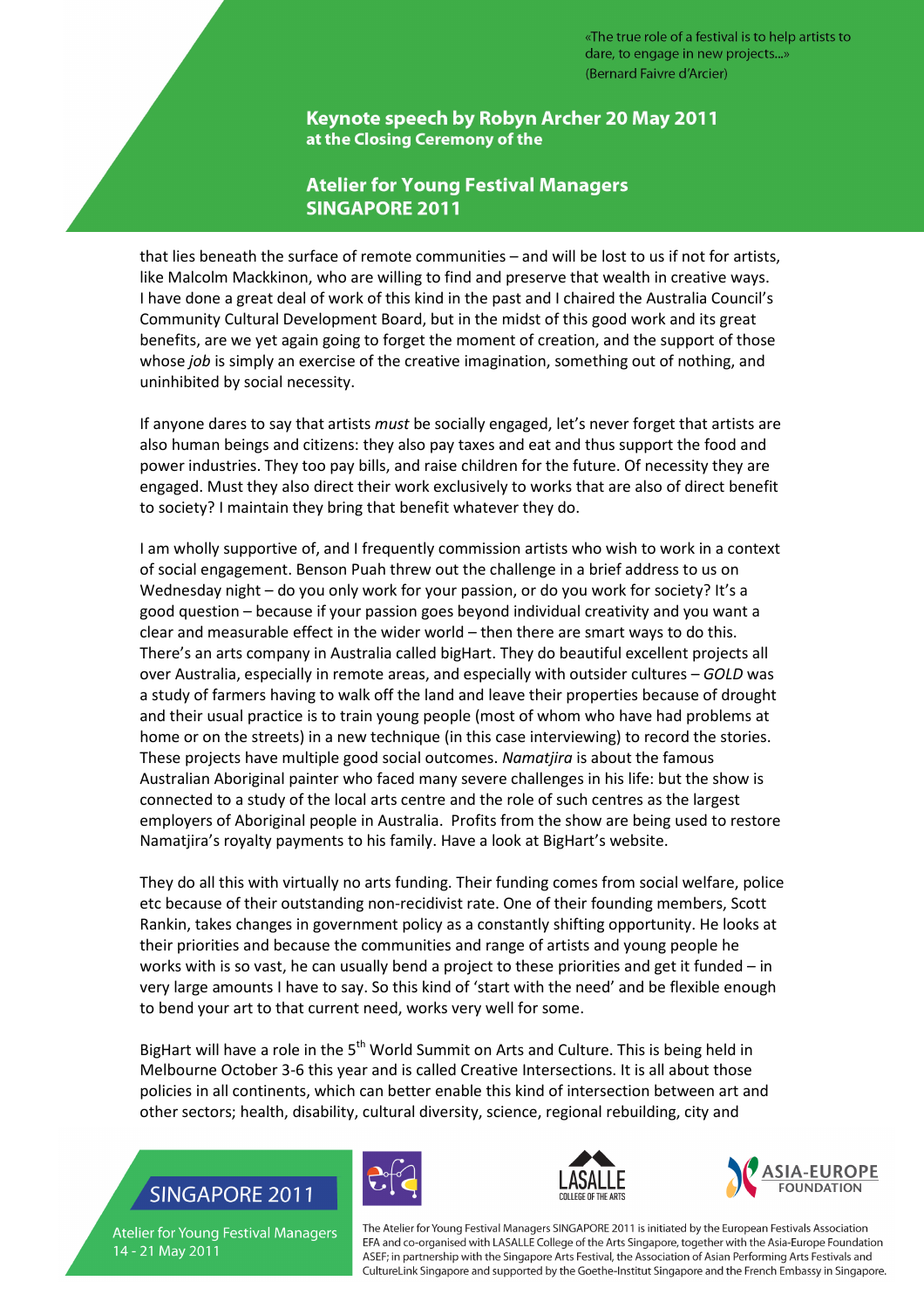Keynote speech by Robyn Archer 20 May 2011 at the Closing Ceremony of the

### **Atelier for Young Festival Managers SINGAPORE 2011**

place-making, indigenous issues etc. I am devising the program for the summit, so you may be able to see that I find the field very interesting and often inspiring. If you google  $5<sup>th</sup>$  world summit or IFACCA you'll find the details and I invite you to register and come to Melbourne for what I know will be a challenging and vigorous summit.

But I would also strenuously argue for a holistic structure which also supports artistic endeavour per se. Dr Vilayanur S. Ramanchandran has done extensive experimentation to show that the arts are by far the best means of enlivening all parts of the brain at the same time. No mathematical or scientific challenge can equal the arts – especially the shock of the new. It's something the same as Dr David David (the cranio-facial surgeon genius) claims about stimulating and creating awareness of the way the world connects. The most important quality of such a structure would be Resilience – and let me talk about that.

Resilience is defined as 'the ability of any system to absorb unexpected disturbance without wholly changing its nature and function". We are currently experiencing a whole range of unexpected disturbances (economic, earthquake, drought, tsunami etc) and the arts sector (and many others too – vehicle manufacture for instance) is found wanting in resilience – we suffer and many go under. The theory comes first from economics, and then from environmental streams – and I use it for the arts. Do get a copy of Resilience Thinking (Brian Walker and David Salt, Island Press). Briefly everything is cyclical. A forest will grow beautifully for 150 years, then start to implode. If you have only taken care of the top of the tress, the beautiful canopy, and neglected the undergrowth then you will be faced with chaos at the ultimate implosion. But if you've cared for the growth close to the ground then your forest will continue to grow without a huge period of absence or chaos.

So the automatic response in the face of crisis is to let your undergrowth die, and shore up your tallest and most beautiful – it's exactly what you ought not to do. To build resilience you must maintain education, experiment, the smaller stuff closer to the ground – it's easier to maintain in hard times, and it caters specifically to your future audience, not the one which is not going out so much anymore! I think you see that here in Singapore – the arts, including classical music, attract a young audience.

So – what is needed is a structure which does not topple when times get tough, which is built in a way that will also withstand this agonising roller coaster of good times for the arts (a powerful politician who understands the core role of the arts) and then bad times the minute an unexpected disturbance hits –a change of arts minister or a change in treasury, a financial crisis or an earthquake. And the only thing that will allow that to happen is to create an unassailable evaluation of the arts – something written into everyone's constitution – not just the UN Bill of Human Rights. It would value a stable framework for artists to be able to continue their creative process, even when times are tough: if we don't maintain the motor of creative stimulus at the heart of society, at a certain point the ship is going to stop moving and actually start to go backwards or sink. We can't survive without

### **SINGAPORE 2011**







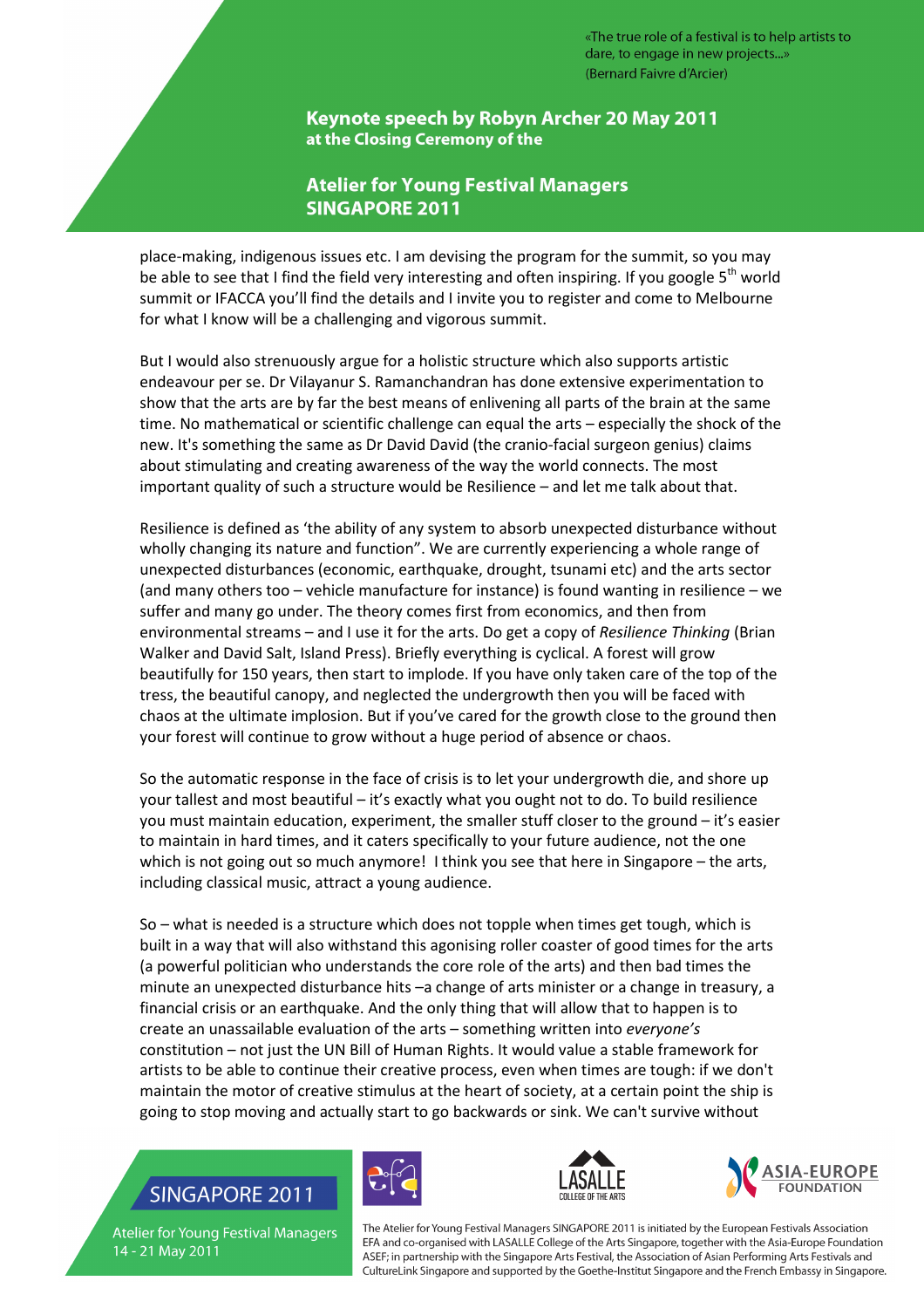Keynote speech by Robyn Archer 20 May 2011 at the Closing Ceremony of the

### **Atelier for Young Festival Managers SINGAPORE 2011**

brave creative thinking on all fronts, and nothing stimulates all those fronts like the arts.

Therefore, in the festival context, it may be dangerous only to think about your market, your audience and how to serve it. If you are only in the business of giving your market what it wants, how do you stimulate the creative muscle in your society: this will only happen if you expose them to the new. How do you expose people to the new?

You support artists in the creative process, to come up with the new, and then you support the results of the creative process to get to the public. Then commerce usually grabs up the very best of those ideas (advertising, digital applications, fashion etc) and the innate creativity is even further dispersed. It's a vast ecological network which will be starved of the nutrition it needs if you don't maintain constant creative process in the arts. In fact I often argue that this is the most legitimate avenue of government support –if you care about your people, you will not put the majority of your funding only into those things which people already know and love.

Because it may be giving them immediate pleasure or comfort, but it is not necessarily waking them up their creativity or extending their awareness. If you'd like to do that – to have a creative, aware and awakened population, which will then work actively for a great society- you will see that the most essential function of the arts is to stimulate, and your funding goes to artists who continue to do exactly that.

If people already know and love things, then there is indeed a market, and some of that market ought to be able to operate on commercial terms. A government ought not to get in the way of the commercial and entrepreneurial transaction between supply and demand, but it should support those things which have as yet no market, but show splendid potential. Of course there's nervousness. New things have risks – experiments fail. But look at scientific research. Some scientists spend their whole lives failing – but no-one questions the value of their work. Those failures are contributing to the much greater and longer path to eventual success. Why do we not value artistic experiment in the same way, as an invaluable contribution to human progress, whether the specific project succeeds to please a public or not? To build resilience we need to be more robust in our arguments for the value of research and development in the field of artistic endeavour.

As to community, I believe we are in a time when young artists are more socially engaged. As I said before, we are again in a lively time when politics and society and issues of community at the grass roots level are intimately related to what many artists are doing and want to do. It's great to support that activity, but it will be greater if policy-makers develop a methodology for equal interaction of artists in the decision making and planning, not just developing policies to which artists are forced to respond. And we ought not to neglect those great contributors to community who insist on working on their own terms, not because they are selfish, but because their most effective contribution will come when they

## **SINGAPORE 2011**







**Atelier for Young Festival Managers** 14 - 21 May 2011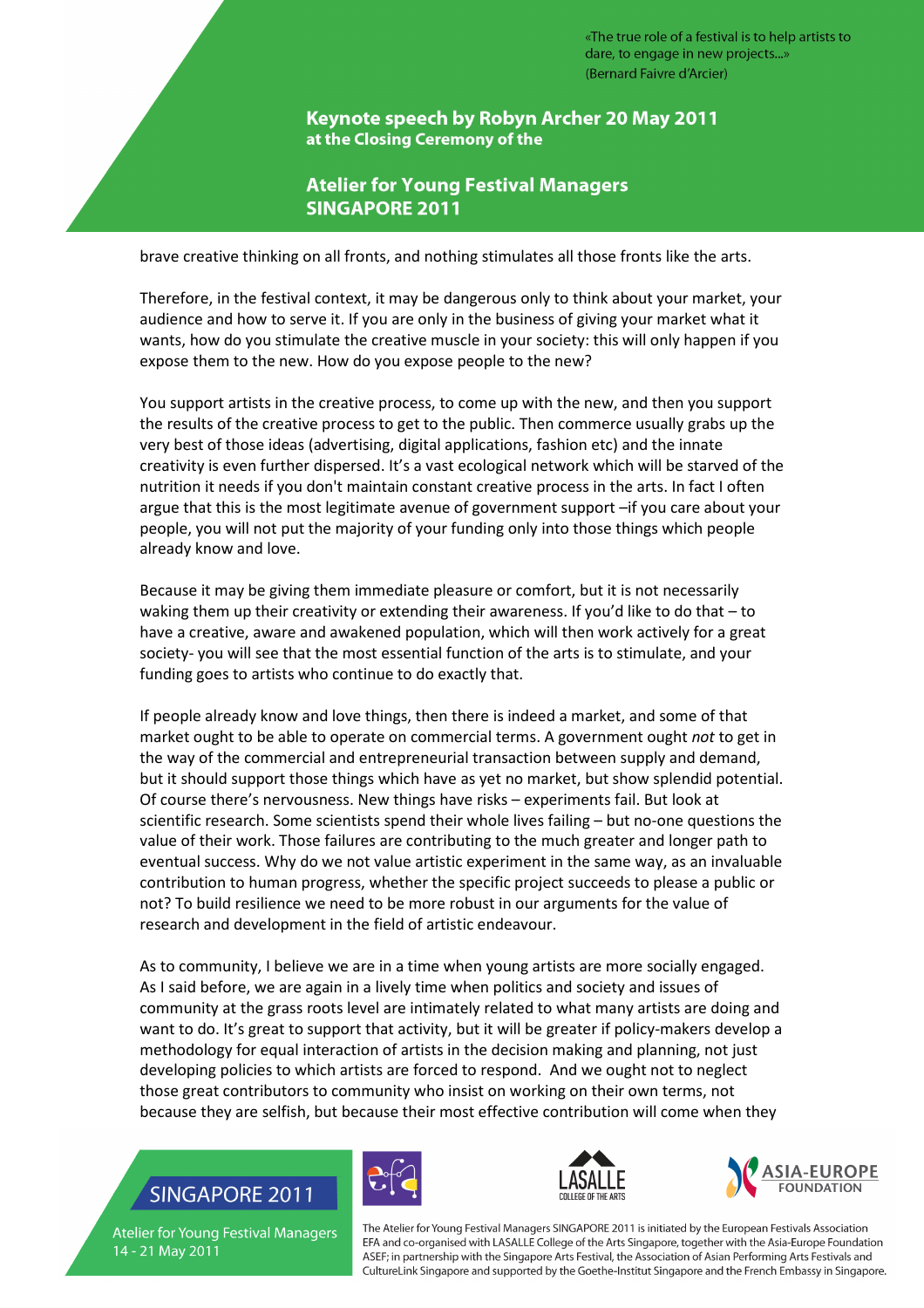Keynote speech by Robyn Archer 20 May 2011 at the Closing Ceremony of the

### **Atelier for Young Festival Managers SINGAPORE 2011**

remain true to themselves and their muse.

Festivals are often in a unique position to offer all kinds of opportunities to artists whose passion is to stimulate us, not just repeat things we already know and love, and often not with conscious social or community involvement in mind. In a sense 'community' is a loaded word – are artists not part of various communities? Where they live, where they buy food, where they work, where they send their kids to school etc? We can easily find ways for festivals to embrace broad audiences, I've done it for many years, but always with respect for that audience to enjoy things that are new and fresh and stimulating, not just feeding them the crumbs of worn-out entertainments. We can also always find avenues for work which has arisen from community, when artists do engage in this way; inspired by the stories and courage of certain communities, this is often the most exciting work we can present. But we must also serve those artists who don't work in those overt ways, yet still have incredible value to community in that their difficult and painstaking process eventually comes up with new ideas and forms which eventually make their way into our lives. And we must develop a language to defend those decisions.

If we commission and support the kind of art which is genuinely creative, not just copying, not just recycling – and this goes for genuinely fresh versions of old work, or the creative placement of traditional work in a surprising context, or the commissioning of brand new work bristling with new challenging ideas - then we are doing the greatest service we can to our audiences, our community, our society. We are presenting them with the means to stimulate in them the creative muscle and awareness they need to go out and do all their respective jobs in a way that works towards a more engaged society, a clever society, and one receptive to new ideas.

Some of these artists will passionately wish to work in community and to see that effect close at hand and immediate; others will work in artistic isolation, but their ideas will be disseminated equally for the good of society. Having argued for art in community for twenty years now, it's terrific to see it being taken up with such enthusiasm in so many countries. Certainly I believe that our national cultural policy to be announced later this year will have this kind of emphasis, given the Federal minister's portfolio which includes both arts and regional Australia. But I hope in that generous sense of inclusion, we do not lose sight of the inherent value of the arts, and artistic process which is often extremely private – often the finest ideas, as in science, occur in this way and we neglect that process at our peril.

This is a very different approach from only looking at the audience, deciding what they like – so that they will buy tickets and you will have a neat books that adhere to the bottom line and heaps of economic development through bed-nights, attendant visits etc. If the arts go on relying only on their consequent benefits – jobs in the industry, contributions to community well-being, usefulness in education and health etc (all good things in themselves) or whatever other justification is required in years to come, then I believe we are not

# **SINGAPORE 2011**







**Atelier for Young Festival Managers** 14 - 21 May 2011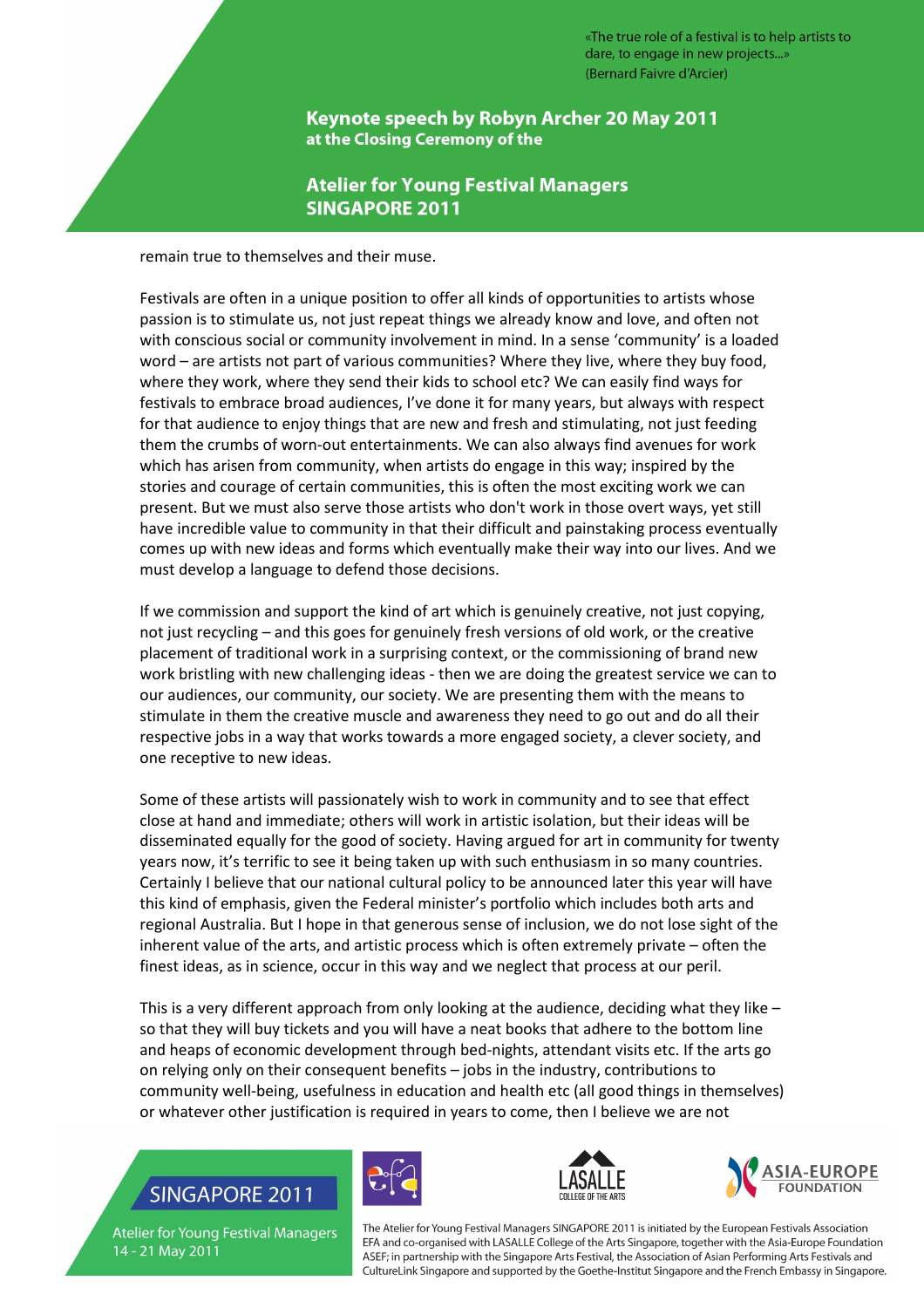Keynote speech by Robyn Archer 20 May 2011 at the Closing Ceremony of the

#### **Atelier for Young Festival Managers SINGAPORE 2011**

building resilience.

We just continue to sidestep the most difficult measure of valuing the arts – that is the inherent value of having people in your society working at the edge of new ideas and creativity, experimenting, sometimes revealing those experiments, sometimes those experiments succeeding, sometimes failing – but always making a serious contribution to society. This is an argument that needs to developed, refined and passionately presented every time someone says 'these artists are just selfish and indulgent, doing obscure work we don't understand and making no contribution to our society'. Unless we have convincing arguments against that false accusation we will never have a resilient ongoing framework for the continuous support of creative endeavour. And we all desperately need it.

During the atelier someone reported a comment from one of the break-out groups and it concerned engagement with government – that we should be willing to show Ministers and bureaucrats around the places of our artistic endeavour – 'to show that we are not elitist'. This is interesting. When major sports organisations take Ministers on a tour of their stadia or facilities, they are at pains to show that they are in an elite group, with fabulous elite facilities for the training of elite sportspeople. How did this division occur? How can this incredible double-standard continue?

People love sport because it is measurable, because you can see obviously who won and who lost, who went faster or higher: you're on sure ground. But this is not the case with the arts. It deals with that fantastic grey space where truth and beauty is up for debate and negotiation – it's unsure ground, there are no winners or losers, and precisely why it's good for the brain. I love watching sport, and I love it because I can return for a moment to being/feeling 'tribal'. But that's in a context of a life where all things are immeasurable, especially whether art is good or bad. And I do wish to live a life which is beyond simply tribal - I want to think and act in a more evolved human way than tribal. And I want that for everyone – tribalism is fun when it's a game, but tribalism in life can lead to the very worst of consequences – and that, of course, is war. It's why we have sport as a tribal game – to give vent to that ancient tribal instinct, to stop us making war on each other.

We, and that includes you young mob out there, need to develop strong arguments also for elite artists, and elite groups of audiences – those who love intense fine music, or intense new music, those who are passionate about minority things rather than just the middle of the road. Everyone accepts the necessity, for the survival of the world, of biological diversity – I would argue the same for artistic and cultural diversity. If we develop into a mono-middle of the road always audience-pleasing globalised culture, then we are doomed.

The democratisation of opinion through new communication technologies has rendered expert opinion almost extinct. The Arts are a three-legged stool – artists, audiences and the conversation that surrounds, disseminates and interprets them. Our 3<sup>rd</sup> leg is vaster today,

# **SINGAPORE 2011**







**Atelier for Young Festival Managers** 14 - 21 May 2011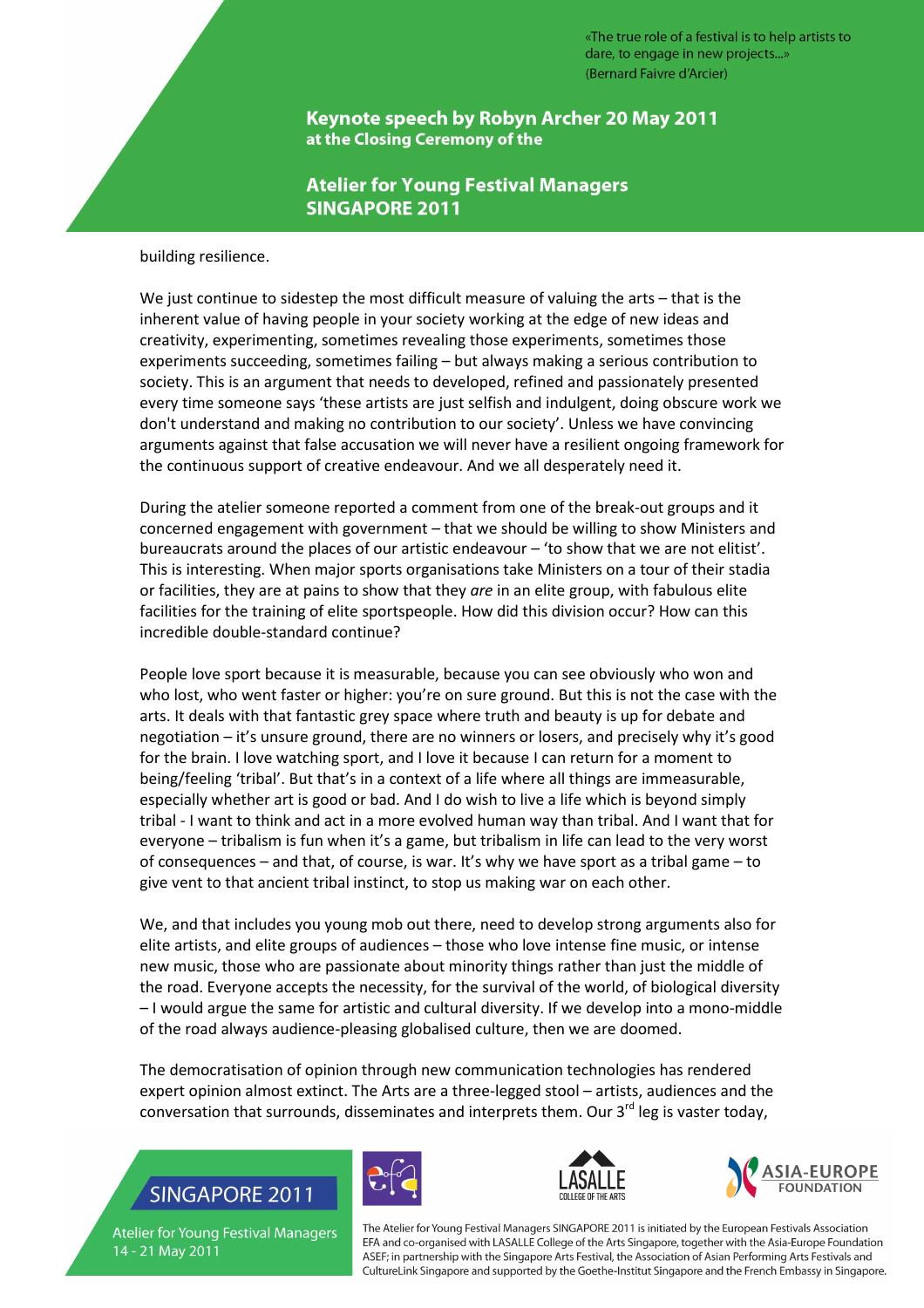Keynote speech by Robyn Archer 20 May 2011 at the Closing Ceremony of the

### **Atelier for Young Festival Managers SINGAPORE 2011**

but wobblier. I love to hear the constructive views of someone who is an expert in the field, someone who loves the art and knows about it and can mediate opinions about it. But the only way expert critical opinion is going to survive is if it takes on the responsibility of developing itself as an art form which can engage public interest because it is great and engaging writing or speaking, as well as carrying the weight of experience and knowledge of the form. And we need it.

Otherwise we are left only with what audiences like or don't like – and while every taste is valid, the best commentators can create an expanded awareness, a context both historical and geographical, and can start to expand taste, and thus, in my opinion, tolerance for new and different perspectives.

I think the reality is that when we think about audiences or community in isolation, we don't necessarily serve the arts. It is possible, in times of bread and circuses, to please audiences without artists– sports, light entertainment, shows created merely to please and swell the stats. They can all bring pleasure – but I would argue you do not serve your audiences well if you only please them. You are not stimulating the curious and creative in them and thus not availing yourselves of the very best means to inject new ideas and energy into your society.

But I do absolutely believe that if you serve artists you serve audiences. There are some, but very few artists who will claim they do not need or want an audience. Most work in remarkable ways to fashion their most imaginative work, and they want to take that before the public and share that awareness of the human condition with others – they want it debated and responded to.

The result of that invention and creative process is thereby shared with the wider world first through an audience, and they with others. Whether it's a creation to expose an audience to an apprehension of pure beauty in visual image, music or movement, or whether it's a hard political reality framed in the skills of drama and actors – art has a knock-on effect.

And even if the artists works in isolation, spare a thought for van Gogh – unknown, unloved, before his time, a tormented artist with little recognition in his own lifetime, and with only the support of his brother. Look what his works continue to do for us – how they elevate the human condition and make millions in the world respond to colour, passion and life itself. Have a look at the stats, and the tourism benefits of the van Gogh museum. It took a while, now it's phenomenal, but the artist never saw the benefit – in fact he was rather sad and miserable and died earlier than he should have. Let's hope that history doesn't make fools of  $us$  – that we are not seen as the century that advocated the utilitarian use of art and artists, or art for the sake of swelling audience numbers, economic development, tourist stats and bragging rights, to the detriment of conditions for those whose real value is contingent on a space for thought, sometimes isolation and experiment. Let's make sure we serve artists, in their right. If we serve them to ensure continuing practice of creativity at the edge, then we

### **SINGAPORE 2011**







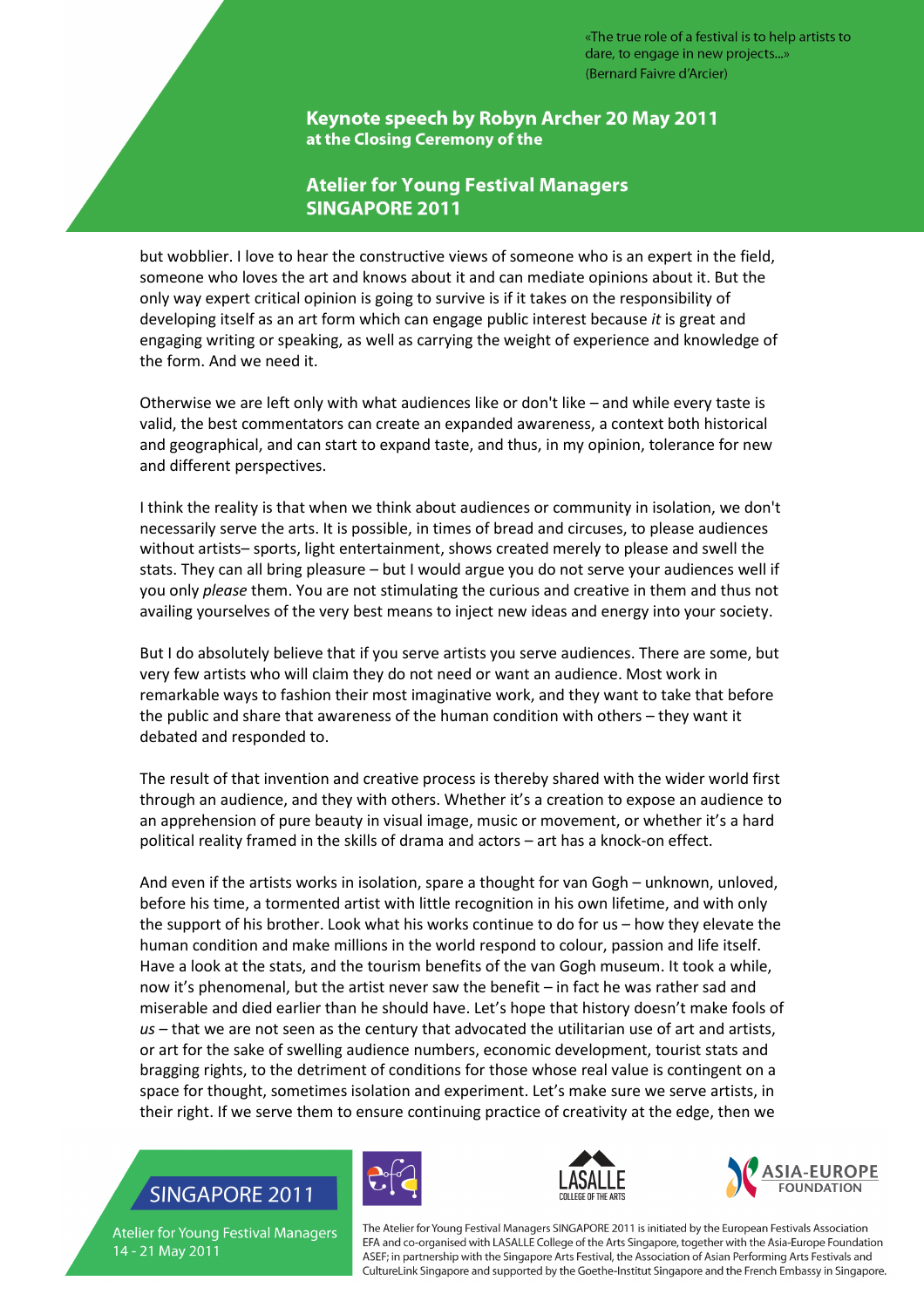Keynote speech by Robyn Archer 20 May 2011 at the Closing Ceremony of the

**Atelier for Young Festival Managers SINGAPORE 2011** 

serve not only audiences but we serve community, society and the world at large.

I dedicate the following to all artists, in all countries, currently doing it tougher than they should have to:

HARD TIMES (Stephen Foster, USA, 1854)

Let us pause in life's pleasures and count its many tears While we all sup sorrow with the poor There's a song that will linger forever in my ears Oh Hard Times Comes Again no more

'tis the song, the sigh of the weary Hard Times Hard Times come again no more May a days you have lingered around my cabin door Oh Hard times come again no more

While we seek mirth and beauty and music light and gay There are frail forms fainting at the door Though their voices are silent their pleading looks will say Oh Hard times come again no more

'tis the song, the sigh of the weary Hard Times Hard Times come again no more Many a days you have lingered all around my cabin door Oh Hard times comes again no more.

## **SINGAPORE 2011**

**Atelier for Young Festival Managers** 14 - 21 May 2011